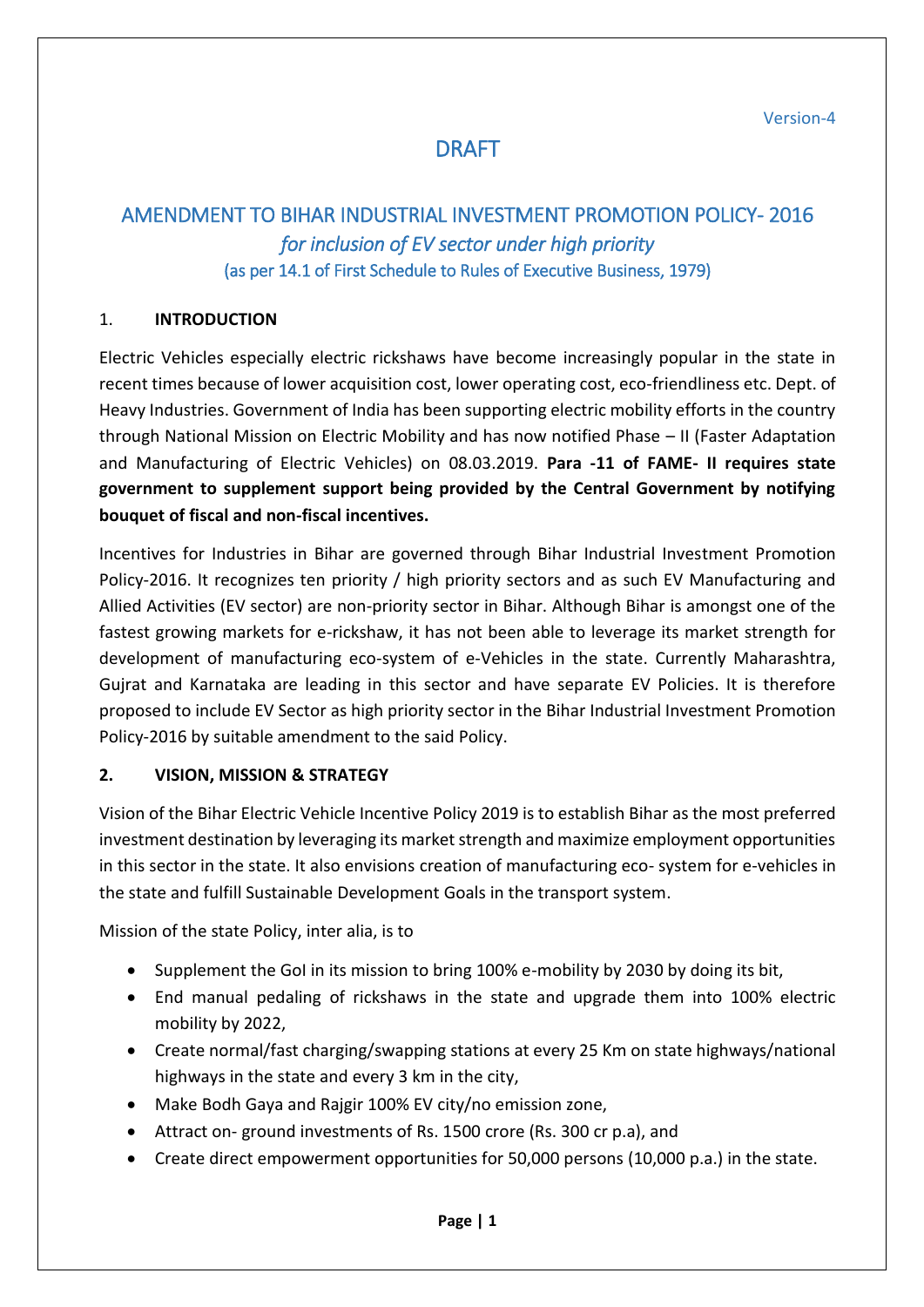The above is proposed to be achieved through a bouquet of fiscal and non- fiscal incentives as detailed in para 4. Dovetailing of incentives with the Central Government schemes would be allowed subject to conditions laid out in para 6.3 of Bihar Industrial Investment Promotion Policy, 2016.

## **3. DEFINITIONS:**

- a. EV For the purpose of this Policy EV shall have the same meaning as "Battery Operated Vehicle" under Rule no. 2 (u) of Central Vehicle Rule 1989.
- b. EV Component shall include motor controller, electric engine, regenerative braking, drive system and related parts.
- c. EV Battery battery used to power battery electric vehicles.
- d. EV Battery component mechanical and electrical component which perform the required functions of the battery pack.
- e. EV Charging station and equipment an infrastructure or device that supplies electric energy for charging of EVs.
- f. EV charging infrastructure-There could be four types of charging infra, viz., domestic, public charging, commercial and common facility for users of the property.

## **4. DEMAND INCENTIVES:**

## **e-mobility incentives through Transport Department:**

- I. In terms of para 14 of FAME II dated 8.3.2019, demand incentive to give impetus to manufacturing in Bihar shall be available for consumers (buyers/end users) in the form of an upfront reduced purchase price of hybrid and electric vehicles
- II. Following categories of vehicles shall be eligible for demand incentives:
	- a) Electric buses
	- b) Four wheelers (EV), Plug in hybrid (PHEV) and Strong Hybrid (SHEV)
	- c) Three Wheeler (Electric)
	- d) Two Wheelers (Electric)

Definition of these shall be as notified by the nodal department in Govt. of India for implementation of FAME II, i.e., DHI

The state shall offer incentive for the first 100,000 vehicles manufactured within the state of Bihar. Vehicle segment wise incentive and no. of vehicles to be supported shall be as under:

| Sr.       | <b>Vehicle Segment</b> | Max vehicle to be | Approx.      | incentive<br><b>Approx</b> |
|-----------|------------------------|-------------------|--------------|----------------------------|
| <b>No</b> |                        | supported         | battery size | @10,000 per kwh            |
| 1         | e-2 wheeler            | 24,000            | 2 kwh        | $20,000/-$                 |
| 2         | 2-3 wheeler            | 70,000            | 5 kwh        | $50,000/-$                 |
| 3         | e-4 wheeler            | 4000              | 15 kwh       | 150,000/-                  |
| 4         | 4 wheeler (SHEV)       | 1000              | $1.3$ kwh    | $13,000/-$                 |
| 5         | e-bus                  | 1000              | 250 kwh      | 25,00,000/-                |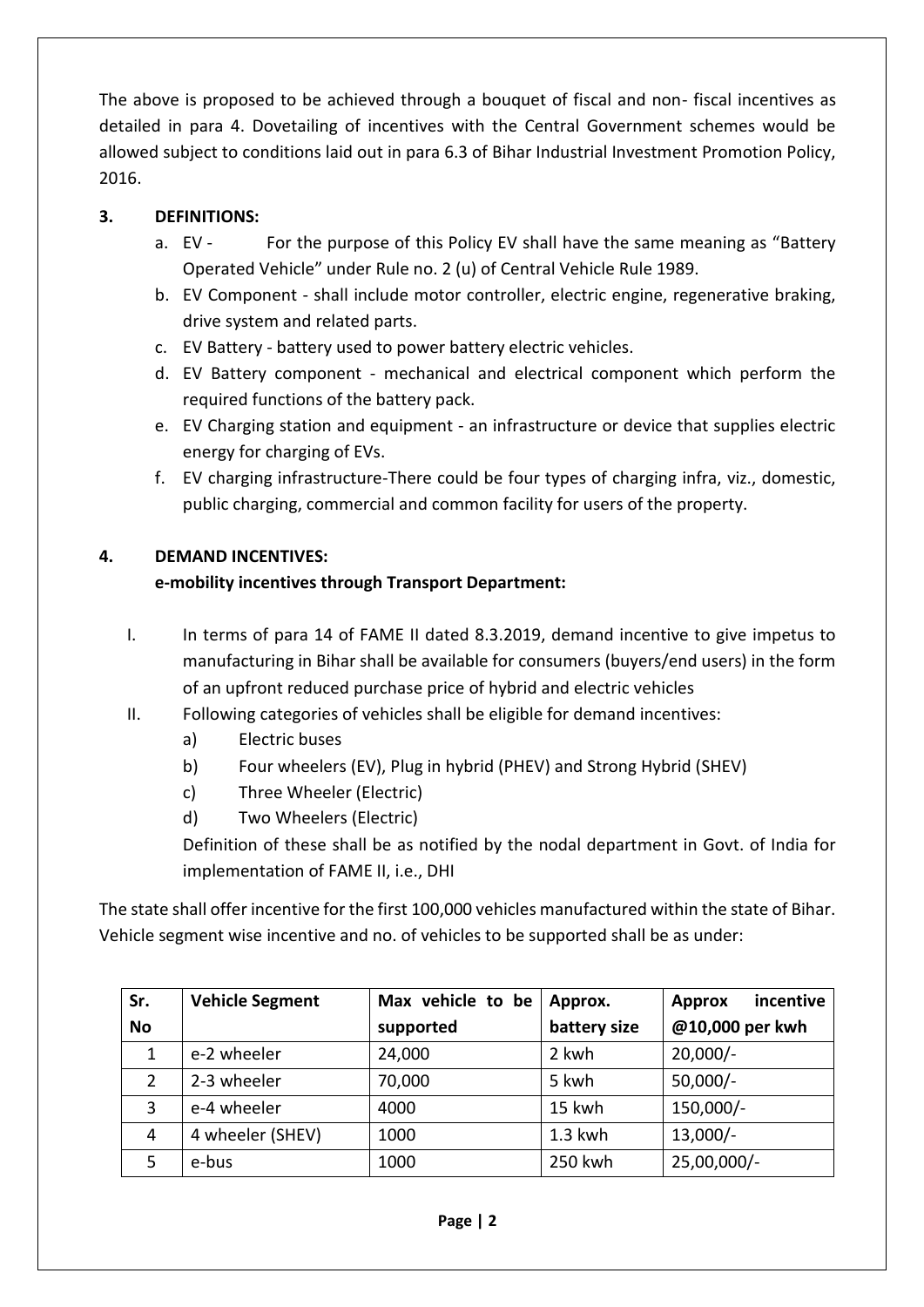All categories of buyers, i.e, private transporter and individual buyer shall get end user subsidy over policy period. In order to qualify for these incentives, all such vehicles must be accompanied by 3-year comprehensive warranty including that of battery from manufacturer.

- III. Additional incentive of Rs. 7,000/- per kWh shall be given on electric rickshaw and e-2 wheelers using Lithium ion battery instead of conventional lead acid battery.
- IV. Interest subvention of 10% to buyer of light electric freight vehicle or e-bus
- V. Special grant of Rs. 10,000/- per kwh to manual pedal rickshaw puller for conversion/upgradation to 100% electric mobility. For pedal rickshaw fleet owner interest subvention of 10% on loan taken for conversion/upgradation to 100% electric mobility.
- VI. Top up subsidy of Rs. 8000/- on ex-showroom price if the end user is below poverty line or belong to MBC or S.C./S.T.
- VII. In order to qualify for these incentives, all such vehicles must be accompanied by 3 year comprehensive warranty including that of battery from manufacturer
- VIII. 100% Exemption from road tax and registration fees for Electric, 50% exemption for Strong Hybrid Vehicles and 25% exemption for CNG vehicles.
- IX. The government shall encourage tie up with mobility service providers for introducing leasing models for e-rickshaws in the state.
- X. Green plate registration for EV for both private and commercial vehicles
- XI. Exemption from toll charges and public parking lots.
- XII. All government departments to buy EVs as a strategy to promote EV
- XIII. Interest subvention of 10% to buyers on EVs manufactured in Bihar.
- XIV. Tailor made incentives for EVs for schools/hospitals by transport department in consultation with SIPB.
- XV. A suitable Information, Education and Communication (IEC) Program shall be undertaken by the Transport Dept. for creating consumer awareness and promotion of e-mobility.

## **5. SUPPLY INCENTIVES:**

## **5.1 Incentives for manufacturers of Electric Vehicles (EVs) and its components:**

- I. All incentives as mentioned in Chapter 6 of Bihar Industrial Investment Promotion Policy, 2016.
- II. The Bihar government shall incentivize the manufacturing and assembly of–
	- a. Electric vehicles (EV);
	- b. Components;
	- c. Cells for EVs
	- d. Batteries for EVs;
- III. An EV manufacturing cluster shall be created including common facilities, R&D Centre and vehicle testing track.
- IV. Additional seed fund of Rs. 10 lakh to first fifty start ups operating in the EV domain.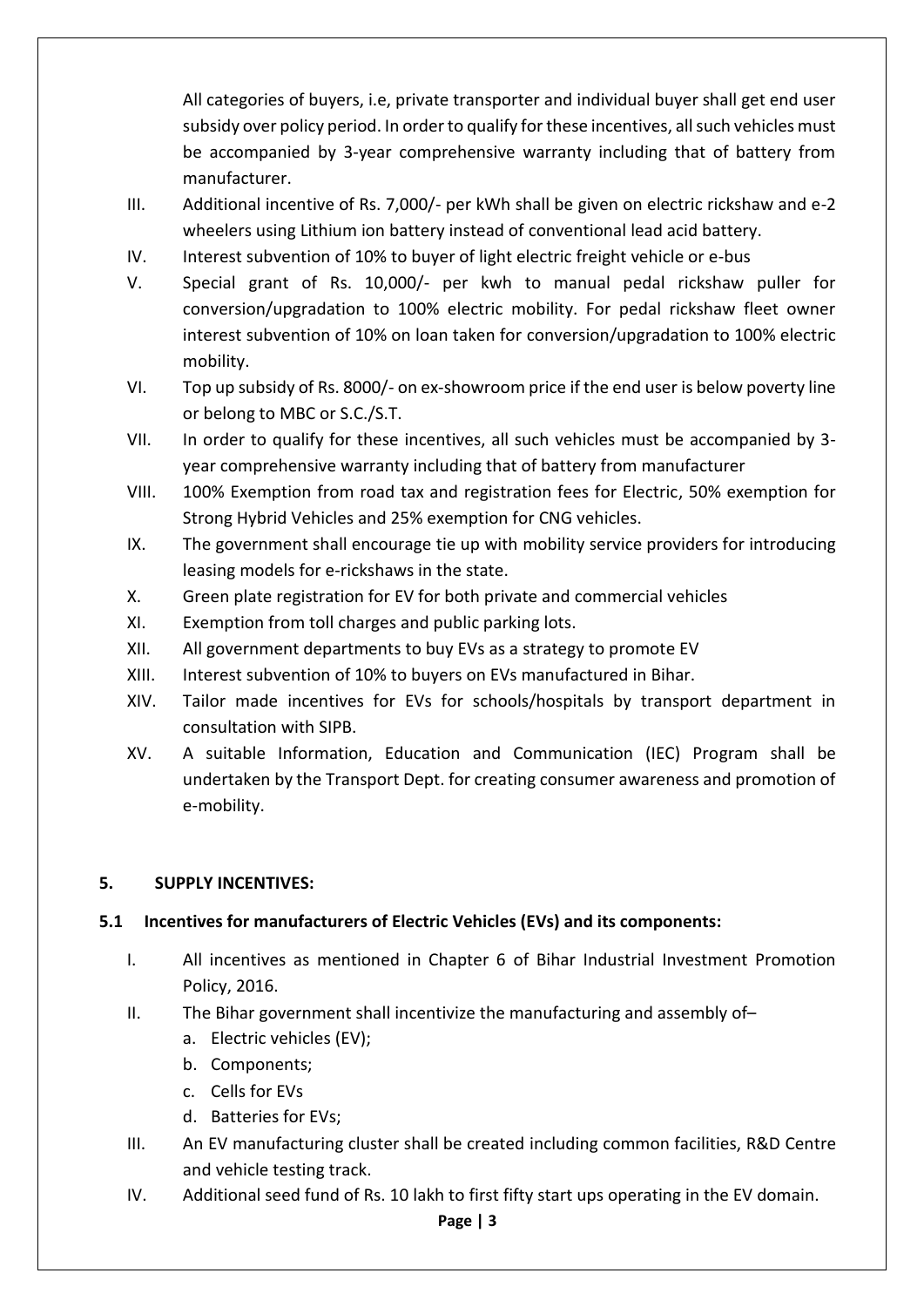## **5.2 Incentives for manufacturers of EV chargers and service providers:**

- I. All incentive as mentioned in Chapter 6 of Bihar Industrial Investment Promotion Policy, 2016.
- II. Commercial public EV charging stations will be eligible for 25% capital subsidy on equipment/machinery (limited to Rs. 5 lacs per station) for first 500 commercial public EV charging stations.
- III. Across the state, the rate of Electrical power required for EV charging shall be industrial rate of electricity.

## **5.3 e-mobility incentives through Transport Department**

- IV. The Government of Bihar will identify and allot suitable land across the state on lease basis based on traffic movement and population distribution, for setting up of charging/swapping stations.
- V. The government will encourage PPP for setting up of charging/swapping stations.
- VI. All charging infra shall be established as per Ministry of Power notification vide no. 12/2/2018-EV dated 14.12.2018 on the subject "Charging infra for EV- Guidelines and standards".
- VII. Bihar Government shall support EV charging service providers with electricity connections, extension of supply and any other connectivity issues.
- VIII. Common charging points in residential areas, societies, bus depots, public parking areas, railway stations and fuel pumps etc. will be allowed. Development Control Rules (DCR) of all local self- Government & special Planning Authorities will be suitably modified to allow for setting up of common public charging facilities in parking areas of malls, residential properties & parking areas etc.
- IX. Petrol pumps will be allowed to setup charging/swapping station freely subject to charging station areas qualifying fire & safety standard norms of relevant authorities under relevant acts/rules.
- X. The application received for setting up a charging/swapping point shall get the benefit of single window system under the Bihar Industrial Investment Promotion Act, 2016
- XI. As per requirement facility of Robotic Battery Swapping Arm shall be created at public bus stations by the Transport Dept.
- XII. Fast charging infrastructure (normal and fast) shall be created at all major govt. offices by the Transport Dept.
- XIII. Charging infrastructure (normal and fast) shall be created by the Transport Dept. at all "Rain Baseras" for rickshaw pullers and shall be charged at concessional rate to be announced from time to time by Energy Department.
- XIV. Captive power production and open access for all charging station entities shall be allowed.
- XV. 100KW load connection for charging outlets shall be provided at each location.
- XVI. Charging/swapping station at all municipal parking stands with 100 locations being identified within 6 months of notification of the policy.